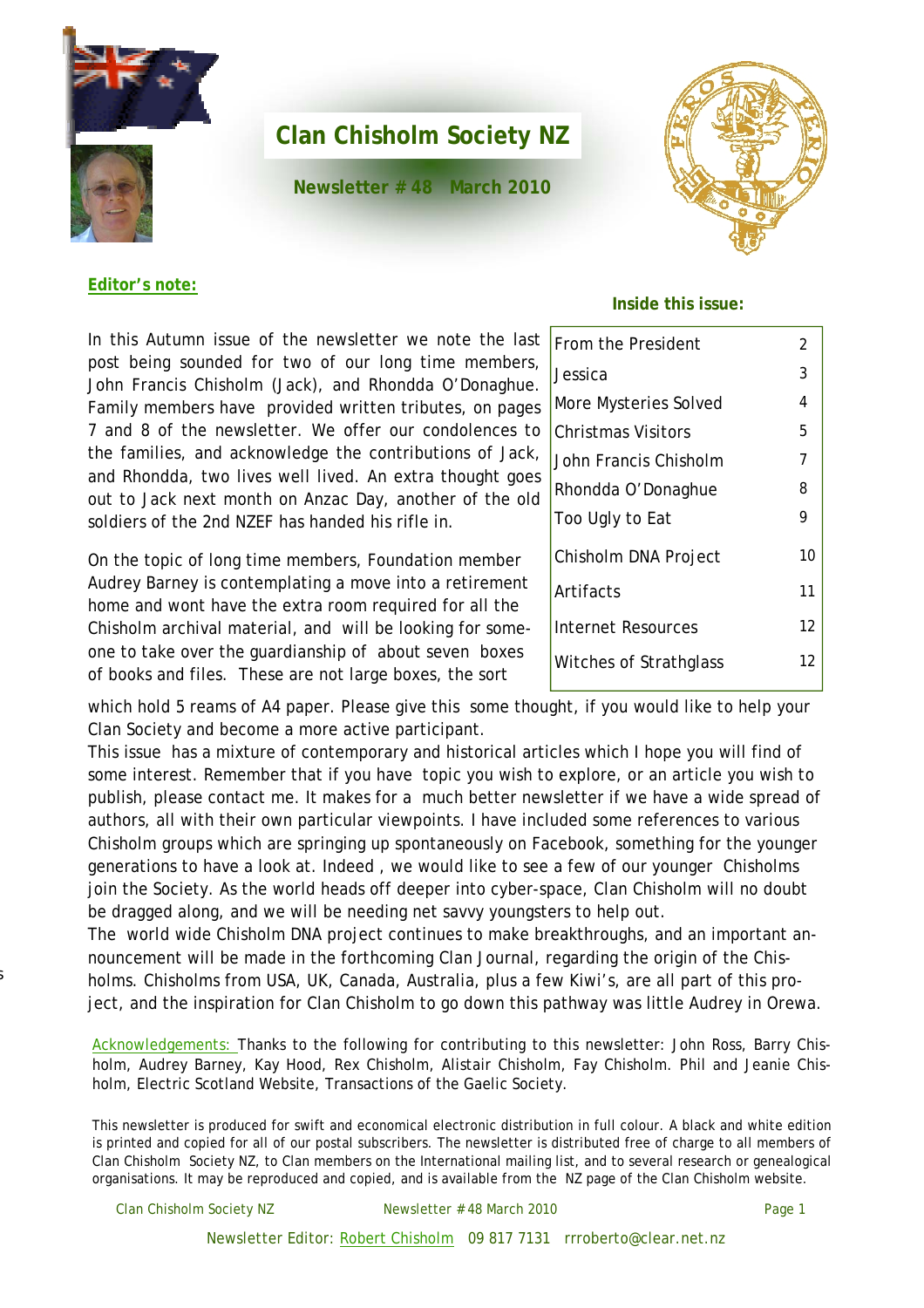# **From the President**



President: John Ross, 8 York Place, Palmerston North (06) 357 4614. email: j.c.ross@massey.ac.nz Secretary/Treasurer: Barry Chisholm, Palmerston North . Ph (06) 355 5943 chiz@vodafone.co.nz



# **Dear Chisholm people,**

Greetings. Hope this year's going well for you all.

The main thing we've got coming up is the annual gathering, this year in Wellington, on Saturday, 1 May, once again at the Miramar Uniting Church hall (see the notice below); and we hope that plenty of you who don't live too far away will make an effort to come along, and bring members of your families with you.

It is going to be a big concern this year to build up our membership. With older members getting even older, and every year a few passing away, it is vitally important to have new and younger people coming in. With the copies of the Clan Journal soon to be sent out, once they arrive from England, we'll send out membership leaflets with them, in the hope that you will be able to pass them on to family members, or others possibly interested.

Naturally, it would be excellent to have new people taking on roles with some responsibility. Still, none should be deterred from coming along to the gathering, from caution about that!

We do need an archivist, a historian and genealogist to take over from Audrey Barney, someone to help Robert put together these newsletters, and new committee members. Is there a keen and capable person who would like to take over as President even? Sooner or later, every role should pass on to someone else, and I'd be willing enough to pass my role on if there was. Think about it. It's all interesting.

At any rate, I propose we should follow the example of the Australian Clan Chisholm Society (or indeed of some other New Zealand clan organisations) in bringing into being the position of Vice-President, through a motion to vary our constitution at the upcoming AGM, with the understanding that the Vice-President would be responsible for things when the President was for any reason not available, and well-placed to stand for election as President at some later time.

With all best wishes

John C. Ross

# **Annual Gathering for the Clan Chisholm Society of New Zealand**

**Saturday 1 May 2010**

**Miramar Uniting Church Hall**

#### 56 Hobart Street, Miramar, Wellington

Starting 10.30am, with a social gathering, morning tea, and the opportunity to investigate Chisholm family history records. From 11am talks by Fay White, and by Audrey Barney, our historian and genealogist, on family history.

I pm, annual general meeting, including reports by Audrey Barney, and by Robert Chisholm, on the state of play with the Chisholm DNA Project.

A clan dinner in the evening, and in the meantime an excursion to the beach on the south coast, and for those interested a walk to Red Rocks.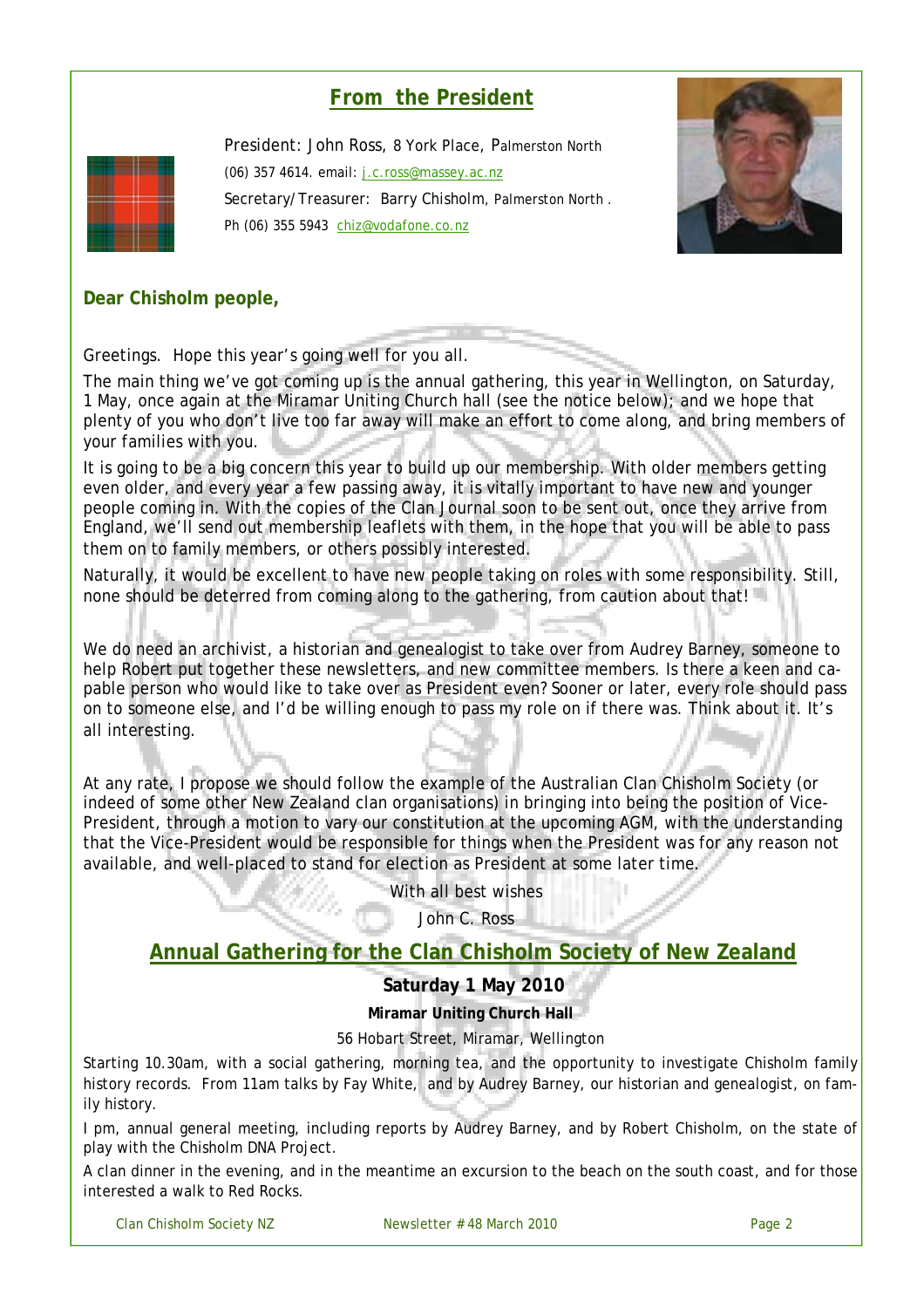# **Here's Good Luck to Jessica**

by **Audrey Barney.** 

I wonder how many who may have read of young Jessica Watson from the Gold Coast, who is currently making an attempt at 16 to be the youngest person ever to sail solo, non stop around the world unassisted, had realised her background to be that of a New Zealand Chisholm! Jessica's mother is Julie Chisholm, born in Ohaupo, near Te Awamutu, while her father, Roger Watson, came from Wellington. Jessica is a great-great-grand-daughter



of Angus Chisholm, who came firstly to Australia from the Isle of Skye, with his parents under the Highland and Island Emigration Society scheme. Maybe this is where her interest in the sea came from. Angus and his brother Donald travelled on to Otago in 1861, just after gold had been discovered. Jessica's grandparents, Gordon and Margaret Chisholm live in Lowburn, Central Otago and are following their grand-daughter's progress keenly.

Jessica left Sydney harbour in her yacht, Ella's Pink Lady, on October 18, 2009 and headed north-east to cross the equator, to comply with the international rules, that a boat must travel in both hemispheres. Then it was south-east to the notoriously dangerous Cape Horn which she passed, in grey misty conditions, on the 24<sup>th</sup> January 2010, only to run into even worse conditions in the South Atlantic, as Jessica so descriptively writes in her blog. She certainly has a lovely turn of phrase and the maturity and humour of her writing is a joy to read.

*The wind had been expected to rise to a near gale, but none of the computers or forecasts picked that it would reach the 65 knots that I recorded, before losing the wind instruments in a knockdown!* 

*That much wind means some very big and nasty waves. To give you an idea of the conditions, they were similar to and possibly worse than those of the terrible 1998 Sydney to Hobart Race. We experienced a total of 4 knockdowns, the second was the most severe with the mast being pushed 180 degrees into the water. Actually pushed isn't the right word, it would be more accurate to say that Ella's Pink Lady was picked up, thrown down a wave, then forced under a mountain of breaking water and violently turned upside down.* 

*With everything battened down and conditions far too dangerous to be on deck, there wasn't anything I could do but belt myself in and hold on. Under just the tiny storm jib, the big electric autopilot did an amazing job of holding us on course downwind, possibly or possibly not helped by my yells of encouragement! It was only the big rogue waves that hit at us at an angle (side on) that proved dangerous and caused the knockdowns.* 

*The solid frame of the targa (the frame that supports the solar panels) is bent out of shape and warped, which provides a pretty good idea of the force of the waves. Solid inch thick stainless steel tube doesn't exactly just bend in the breeze, so I think you could say that Ella's Pink Lady has proven herself to be a very tough little boat!* 

A few days later a most emotional experience for both parents and daughter took place, when, at the instigation



and sponsorship of the *Daily Telegraph* newspaper, Julie and Roger flew out from the Falklands to circle over Jessica, with her mother's first words being "You look so small on that huge ocean". The weather had been so bad, this had been the third day the plane had attempted to make the flight, an hour off Argentina, and for Jessica. "A treat": her first glimpse of humans in three months.

As I write she is thinking forwards to passing to the south of the Cape of Good Hope, 1500km still to her south east. In her blog on Feb 7, she describes dolphins playing round her boat.

*Before the wind started coming up I was treated to a visit from some dolphins, actually hundreds of dolphins! There were dolphins everywhere, in every direction right off to the horizon. Long lines of dolphins leaping out of waves, dolphins shooting off down the swell, dolphins playing on Ella's Pink Lady's bow and dolphins quietly swimming along chatting away to each other in small squeals and squeaks. I didn't know where to look and their visit came just at the right time too, as I'd been feeling a little bit mopey and frustrated, but the dolphins sure put the smile back on my face!*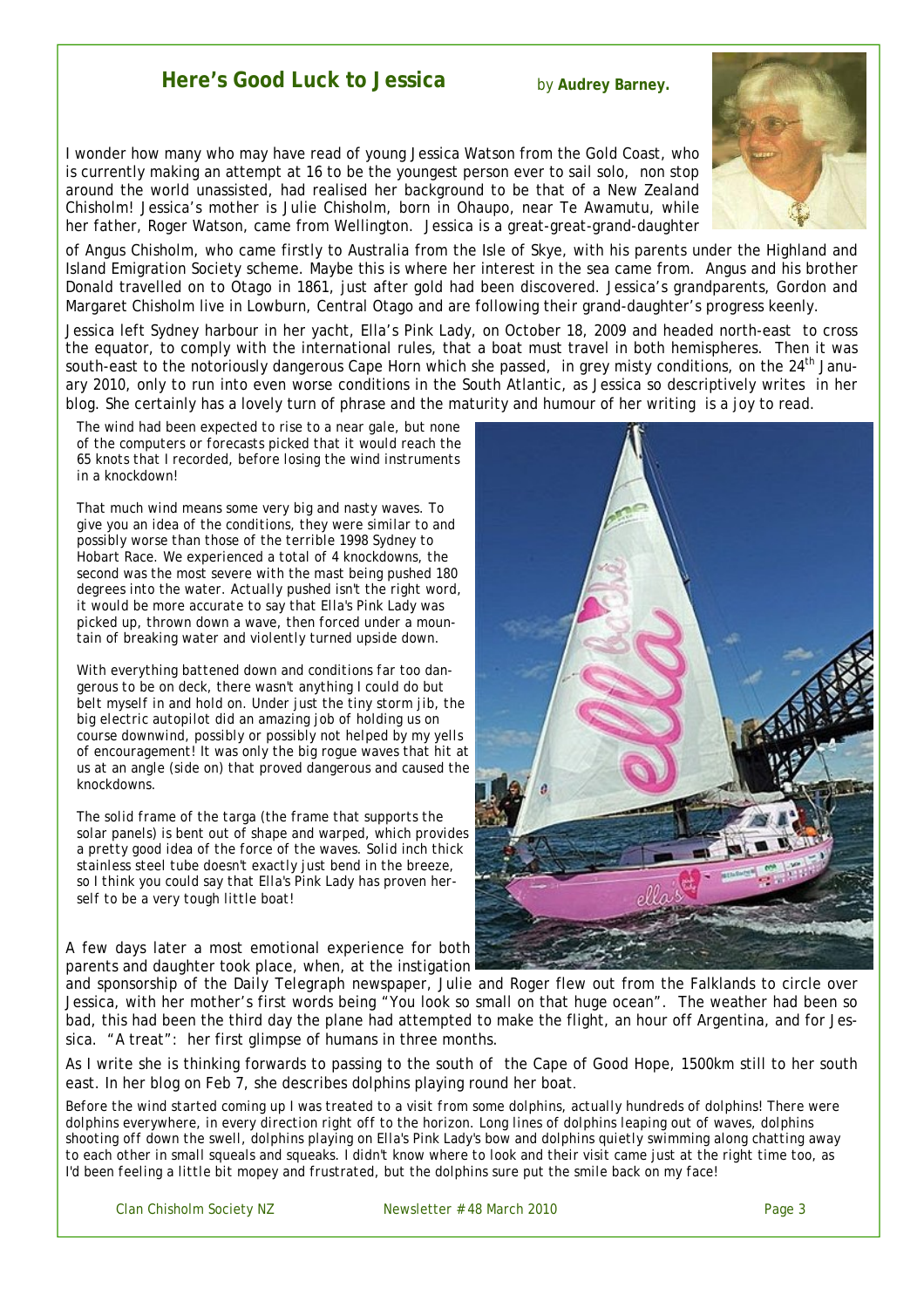*The dolphins haven't been my only company lately, I've also been seeing a bit of shipping lately. By that I mean three ships in the last two days, which is a lot by my standards.*

It is a most interesting read and I will be continuing to follow Jessica's journey at www.jessicawatson.com.au She is one very courageous young lady, well prepared and understanding of the perils and thrills of her journey, with a maturity well beyond her years. And of course she is backed by one special understanding Chisholm Mum.

**STOP PRESS MARCH 10th** In early March Jessica did pass south of the Cape of Good Hope and is now well out beyond Madagascar, sailing in fair conditions across the Indian Ocean. She has been sailing now over 20 weeks and as of 10th March she still has 3500 nautical miles of the Indian Ocean to sail before she reaches the south west tip of Western Australia.

# **More Chisholm mysteries solved (By Audrey Barney)**

Brick walls are always appearing in trying to trace family histories, and often I have been really stymied in finding my earliest known Chisholm for a family when I am told his father is John Chisholm who lived in Scotland!

This year my concentration has been on Chisholms who were in the Army in World War I which has mainly been researched from personal soldiers' files from National Archives. As so many other New Zealanders have also been hunting their WW1 ancestors, the queue for material has proved to be a long one - but the news is good -for although the wait has been long, and there is much in these files that is illegible and incomplete, there have been some finds outside the sphere of war. Also, National Archives when they found the demand was so strong decided the best way to deal with increasingly fragile material was to photocopy each file and put it on line. So the most recent Chisholm files I have accessed are now on line for everyone to see.

The first big find was for Roderick Chisholm, who married in Bulls in 1913. For years I have known he came to New Zealand through South Africa, and from his death notice he was born in Scotland around 1880. A search of his WW1 records has provided his exact date of birth, in Bute, Argyll, and that he had been in the South African Mounted Police in the Boer War, and had stayed on in South Africa after the war ended. From that extra information, it is then possible to go back to further research, which quickly showed that he was the son of Duncan John Chisholm and Catherine Dingwall, and the grandson of Roderick Chisholm and Catherine Sinclair, who had married in Argyll in 1840. The naming pattern of their children fitted perfectly. There had been three generations of Chisholms round Bute, Argyll, all gardeners, and Rod followed in New Zealand taking up land after the WW1 at Bainesse in the Manawatu. Further information has now been found, showing that he had come to New Zealand in 1906 on the "Devon" and that his grandfather, Roderick, had been born in Urray in Ross and Cromarty and had probably come to Argyll in the 1830s.There for just now the story ends, and unfortunately I no longer have contacts with any of Roderick of Bainesse's descendants to let them know this background.

The second find, not yet fully researched, was suggested by Lorraine Salter, who realised the information we now had on a mystery Robert Chisholm, who was, she thought, probably the Robert Chisholm, brother to Alexander Chisholm, the Veterinary surgeon from Otautau. He had come out to be Best Man at Alexander's wedding in 1913, but she had heard he hadn't much enjoyed New Zealand, and it had been thought he had gone straight back to England. However, perusal of the records and further research showed Lorraine to be correct in that this Robert was Alexander's brother and that he had stayed long enough in New Zealand to be conscripted and to leave New Zealand on the Corinth for England on 2 April 1917. His war history we do not yet know, or whether he took his discharge in England or New Zealand, but obviously he didn't establish a permanent residence in New Zealand.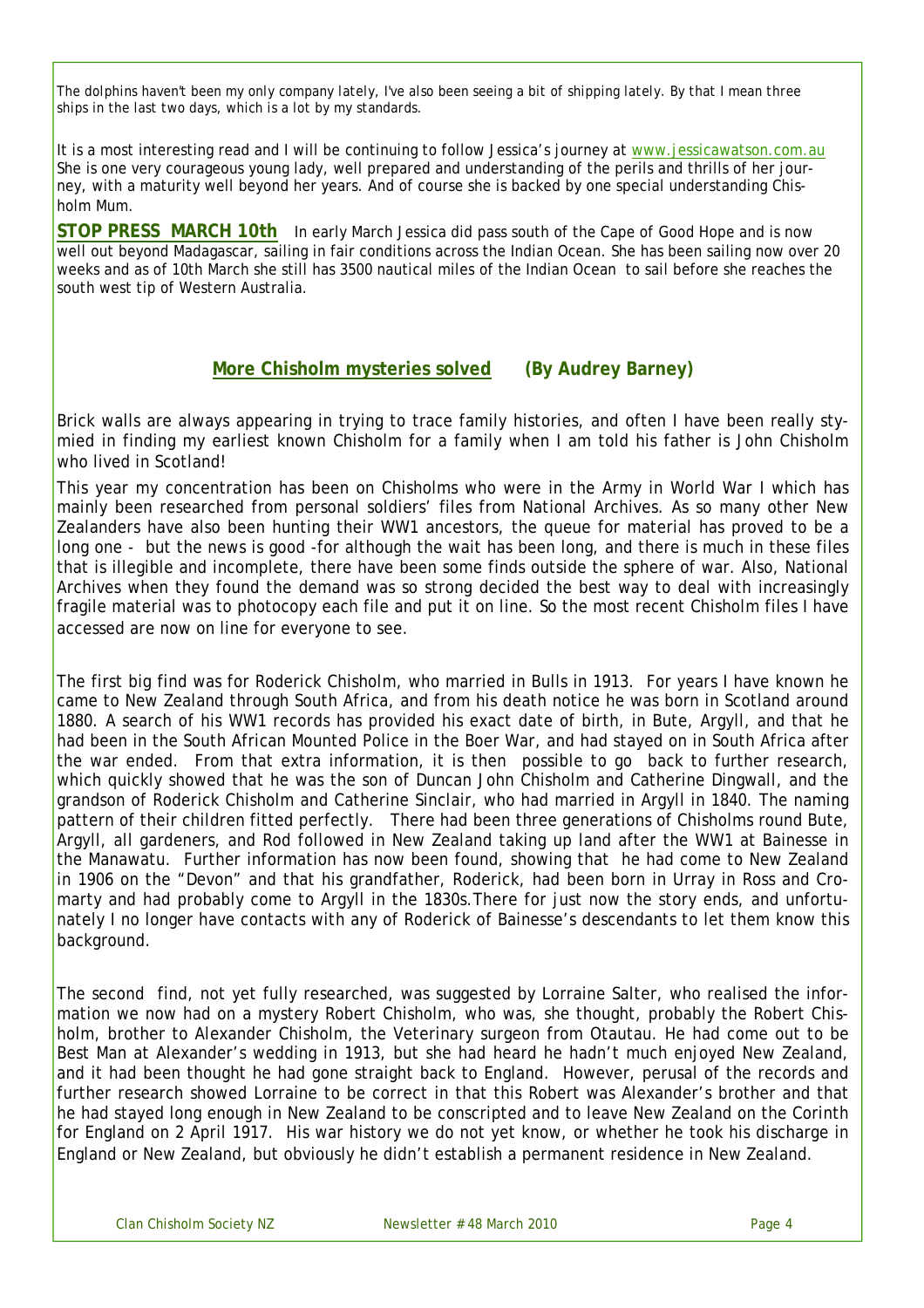#### **Christmas Down under, 2009.**

This past Christmas, New Zealand played host to three clansfolk visitors.

Firstly, Alistair Chisholm , based in Hampshire, came down to Wellington, as he has done on previous occasions, for professional reasons. Alistair is involved in the complex technology of nautical electronics, and so our Kiwi boatbuilders like to hire his expertise in this department. Alistair is otherwise known in Clan Chisholm circles as the Administrator of the Clan Chisholm Forum, and as a resident expert on Chisholm histories and genealogies, with a particularly deep knowledge of the catholic families of Clan Chisholm. See the following page for a brief note from Alistair.

New Zealand has also had American visitors, Phil and Jeanie Chisholm from Boston, Massachussets.

Phil is the Historian for the USA Branch of Clan Chisholm . Phil and Jeanie had organized a month long visit, much of it hiking through some of the scenic wonderlands of both the North and South Islands.

Along with my wife Angelika, I was fortunate to be able to spend a few days pre Christmas time with Phil and Jeanie at Whitianga, on the Coromandel Coast. On a memorable Saturday afternoon we managed a swim in the cool and pristine waters of Cathedral Cove, followed by a hot bath at nearby Hot Water Beach, with a pod of dolphins putting on a nice display just offshore. Following this Phil and Jeanie headed south for central Otago, Milford Sound, and worked their way north through the Nelson lakes area, and then back into the North Island and into the Volcanic Plateau. A few pictures follow:



Jeanie with "Mt.Doom" behind her And below, with Angelika at cathedral Cove





Phil at Cathedral Cove And below, with Jeanie in the Southern Alps

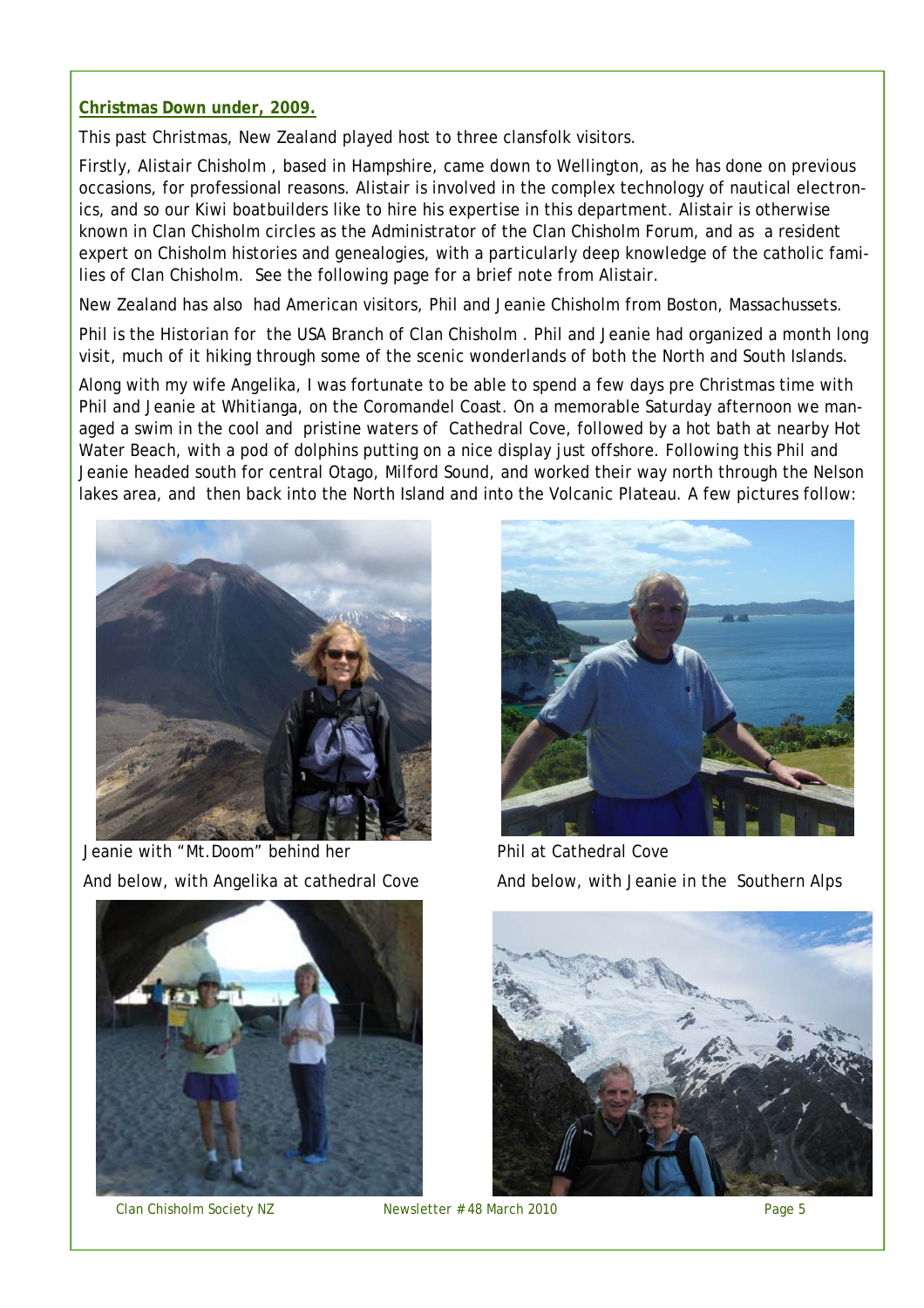Hello Clan Chisholm New Zealand,

I was contracted last summer by the *Hamburgischer Verein Seefarht* Club in Germany to supply and fit the navigation and communications electronics for their new 52 foot offshore sailing boat being built at the factory of Hakes Marine in Seaview, Wellington, a world-renowned builder of composite yachts with whom I had worked previously on the construction of two IMOCA 60 racing yachts for the British singlehanded round-the-world skippers, Mike Golding and Dee Caffari.

I have always enjoyed my visits to Wellington, in spite of the unpredictable weather, and so I was happy to spend 10 very busy days there in December 2009 fitting out this new yacht and taking part in initial sea-trials after the launch.

The last couple of weeks of a build are always very intensive and I probably put in about 140 hours in the factory and on the water in those ten days, so had little time to spend on leisure, although a Kiwi boatyard is always a lively and entertaining place to be in itself!

I'm pleased to say the project went well and the German team were very happy with the result. The boat is due to be shipped from Auckland back to Germany in February.

You can read the story of this yacht at http://www.sail-world.com/UK/52-Haspa-Hamburg-launched-in-Wellington/64456

With Best Wishes, Alastair Chisholm. (Hampshire, UK)





Haspa Hamburg, before the launch Aviva, Dee Caffari's boat, on sea trials in Wellington



Haspa Hamburg, on sea trials



Alistair, and son Ruari, relaxing in Scotland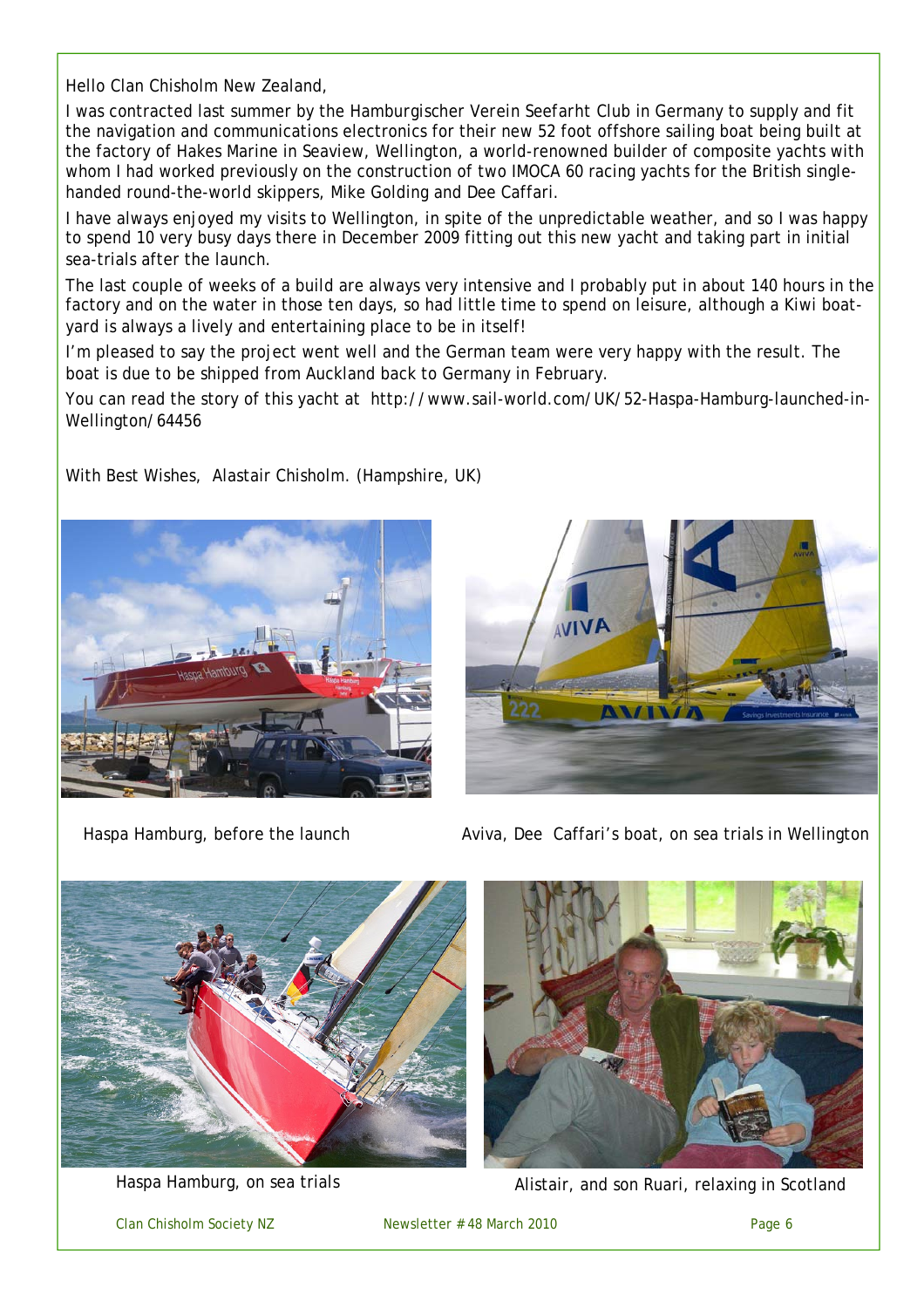# **John Francis Chisholm 1915-2009**

John Chisholm died in McKenzie Healthcare, Geraldine, aged 94 years on 16 June 2009. John, known as Jack, was born on 20 February 1915. He was the second son of John Alexander and Mary Chisholm and the grandson of Archibald Chisholm who immigrated to New Zealand from Kilmorack, Scotland on the New Great Britain on 9 August 1863 and settled in the Southland area.

Jack did his schooling at the Grove Bush School, Southland. He travelled 4 miles each way, each day with his sisters, to school by horse and gig. He was one of a family of 7 children. His first job at the age of 15 was milking cows in Taranaki. Jack did not like the cows and soon returned to Southland. He took a job mustering at Glenorchy. From 1934 to 1945 he had a job working a team of horses on his uncle's farm at Myross Bush, near Invercargill. In this period he courted and in 1938 married Gwendoline Gardiner. They had two sons before he went overseas to serve in Egypt in the Second World War in 1943.



Jack purchased their first farm at Morton Mains in 1947 and began a long farming career. Morton Mains area had a reputation for ill thrift in sheep and Jack was the first to sow 12 tons of cobaltised super by horse-drawn top-dresser. This transformed the area into one of the best lamb fattening districts in New Zealand. The bush sickness caused by the lack of cobalt was known as Morton Mains Disease.

During his time at Morton Mains, 1947 -1963, Jack served on many local committees. He chaired the local RSA; Federated Farmers; School Committee; Bowling Club; Hall Committee and the Community Centre. Jack's and Gwen's daughter, born in 1954, was a cause for great celebration in the district. Jack sold their farm in Morton Mains in 1963 and moved from Southland to South Canterbury.

In 1964, in partnership with his two sons, Jack bought another property at Beautiful Valley, near Geraldine. This was a larger foothill property, running sheep and beef cattle. Jack still used his horse for mustering and often told the story of him riding home while watching the boys pushing their motorbikes. He retired to Geraldine in 1975.

Jack's greatest interest, outside of family and farming, was harness racing. He joined the Wyndham Trotting Club in 1959, became a steward, and went on to the Committee in 1961 while still in Southland. After moving to South Canterbury, he joined the Geraldine Trotting Club serving as President for 4 years and retiring in 1996. It was in this year he was inducted into the South Canterbury Harness Racing Hall of Fame – an honour of which he was very proud. He bred many horses, the most successful being Avon Bel and Sir Avon. In later years he was seen on most courses in the South Island, the last time being at Geraldine in 2008, always wearing his '**I Luv Harness Racing'** cap.

From 1997 he kept in his cupboard a bottle of Johnny Walker whiskey, to be opened when his first great-grandson arrived. In 2004, after 6 fillies, a twin colt was born, carrying on the Chisholm name, from Archie through John, Jack, Bruce, Gregory to the new arrival, Isaac. The bottle was opened and celebrations began.

After retiring from farming to Geraldine in 1975, Jack was able to enjoy his other passion, singing. He had a trained voice, and loved sing-alongs around the piano with family and friends. His reper-

Written by Rex Chisholm, John's oldest son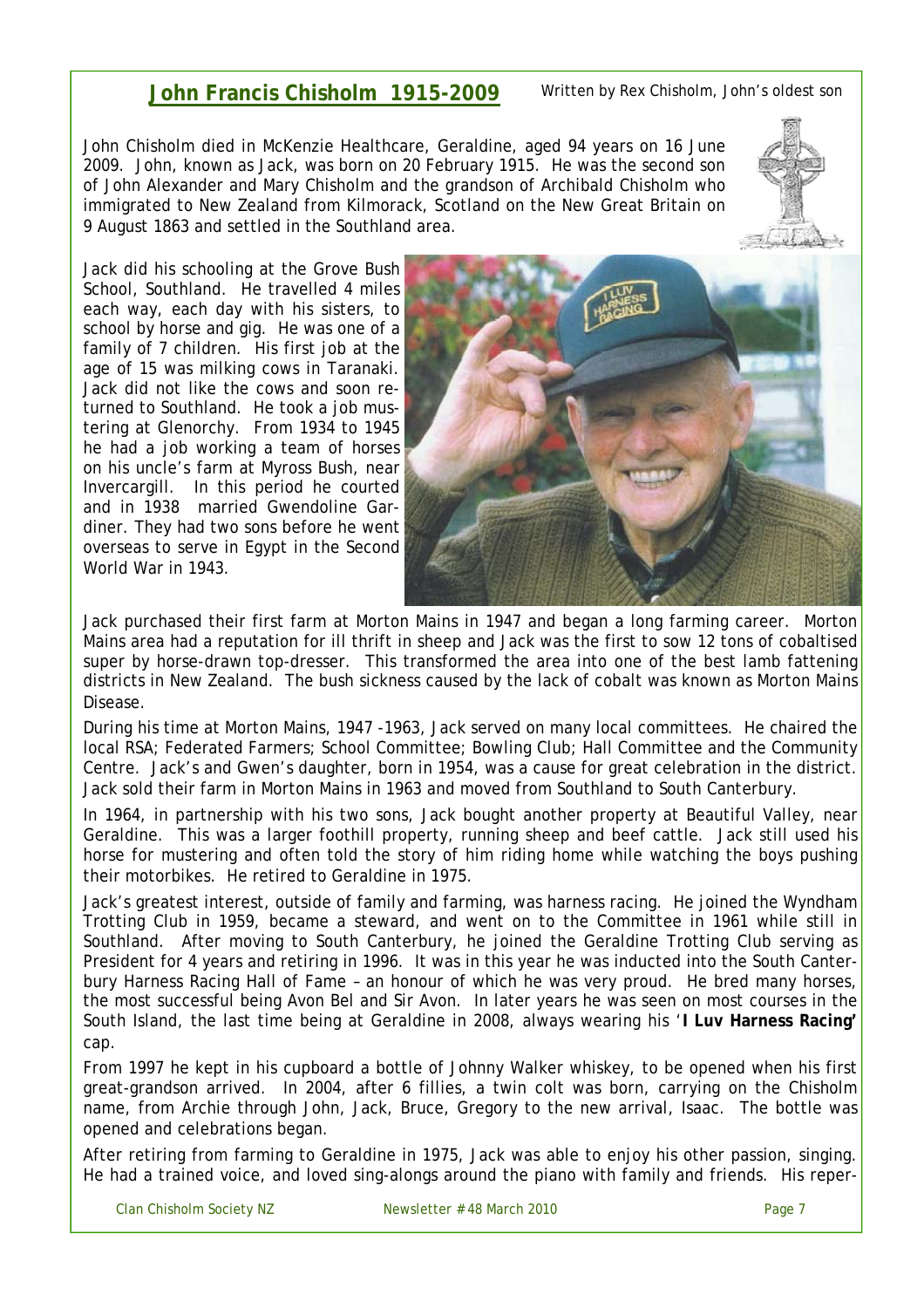### **John Francis Chisholm cont**

toire of Scottish songs was large, including "Amazing Grace", "Scotland the Brave", "Scottish Soldier" and the very appropriate "Campbelltown Loch". Jack spent much of his time entertaining at McKenzie Healthcare where Gwen was in care. In 1995 Gwen passed away. Jack continued to entertain for many years at the centre before he moved to live there for the last two years of his life.

# **Rhondda O'Donaghue - nee** Chisholm 2/1/50-5/6/09



Rhondda was born in Christchurch,  $5<sup>th</sup>$  child to Georgina Jessie, nee Gilder, & Daniel Boyes Chisholm. I was 7 when Mum brought her home and I thought she was the most beautiful baby I had ever seen. She had a halo of beautiful red hair, as bright as a new penny & when I had my own children I wanted a redhaired daughter, just like her (none of my 4 girls were). Rhondda married young in 1967 & her first son, Roger, was born 1968. Michael followed in 1971 (born in Reefton where Rhondda went to help Dad in the hotel after Mum's sudden death in 1970) Gina was born 1973 back in Christchurch as Dad had sold the hotel in Reefton by then. The marriage dissolved right after Gina's birth. A year or two later Rhondda met Matthew O'Donaghue who was the love of her life, her soul mate and sailing mate & they married in Nov. 1978 - Matt adopting all 3 of the children and giving them not only his family name but becoming the most wonderful Dad they could have had. Matt is very close to his children as they support each other these days. Matt has had made a DVD of Rhondda's life & she really crammed some living into her short time. Rhondda was a competent diver - the videos



of them diving in Pupu Springs is quite magical. They bought a yacht with Rhondda receiving sailing lessons from one of the best persons available. They sailed it up and down the coast & through a terrible storm off the East Coast which was to stand them in good stead for their trip of a lifetime to the Islands, including Vanuatu. This trip can be seen on www.defiant.net.nz Matt had an inner ear infection at sea which rendered him unable to stand up and ill every so often. A storm struck & Rhondda sailed the yacht for 18 hours straight with the sea anchor out to steady it into the waves which were humungous. Matt was in awe of her skill & ability which saw them through the storm safely. Rhondda supported Matt through all his crazy ideas, sewing his parasail on Sonia's sewing machine, after which he took off from Sugar Hill & crashed 1/2 way down, spending several weeks in hospital mending his broken legs, etc. They were keen motor sport fans, never missing a Lady Wigram where Rhondda was the only wife allowed to go as an honorary 'guy'. They took their bus there & Rhondda took it for a spin around the track at the end of racing one year. They were members of a wine club, enjoying a huge circle of friends in all the areas of their lives.

When the grandchildren started arriving Rhondda slipped into this role as a natural - her pride worn on her sleeve of her love for them. Her greatest regret was not to be able to be there to enjoy them,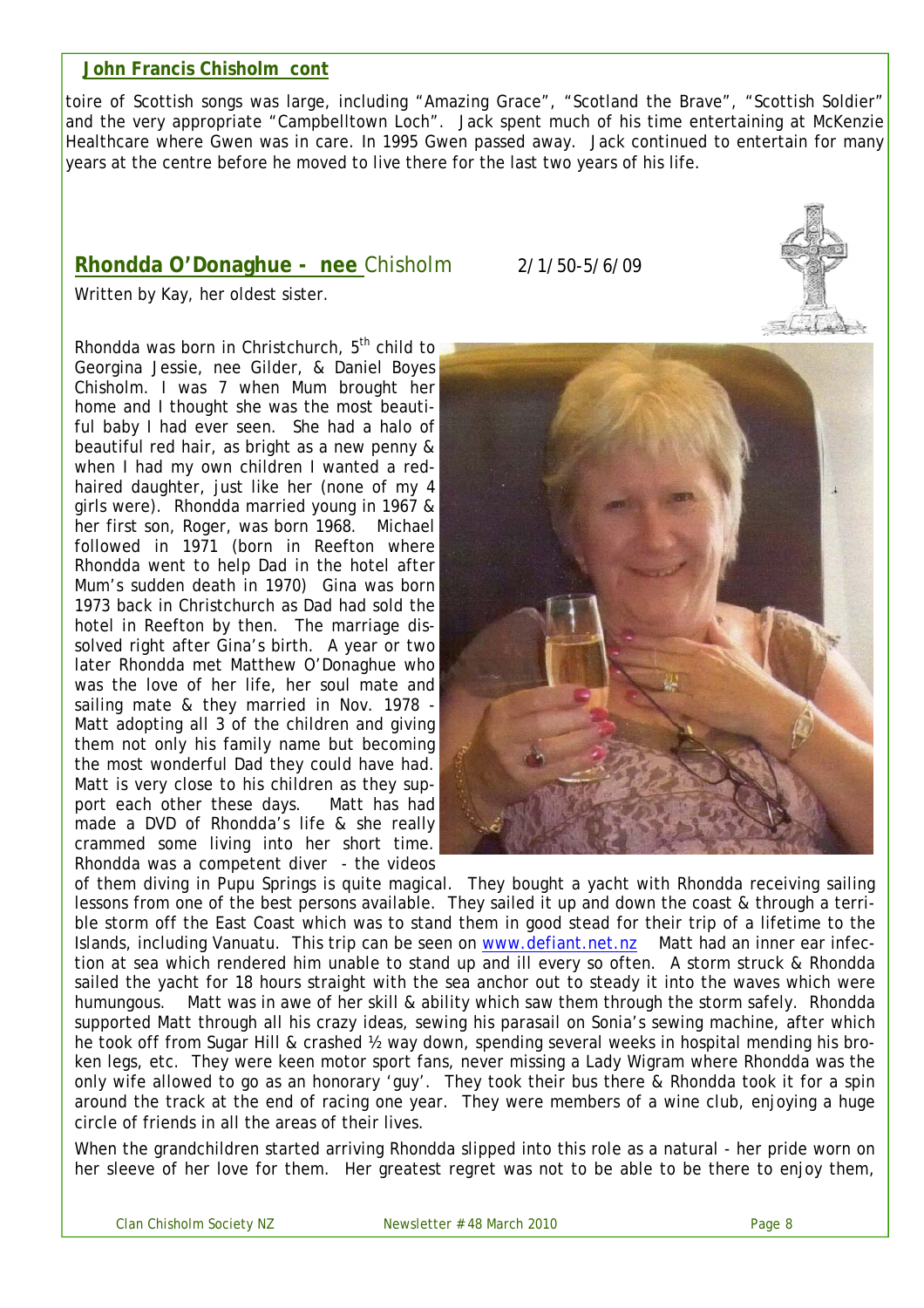#### **Rhondda O'Donaghue cont**

Daniel Matthew 18, Hayden 8, Michaela 6, Keira 3, Aimee 3 & Shelby 2 & Jade 1. For all the wee girls she picked out and left a locket each for them for Christmas - Matt brought out a tray of them from the jeweller for Rhondda to pick one each for them, in those last weeks when she was nursed at home for 6 weeks by Matt & her best friend, Sonia. Rhondda & Matt were going to leave last May for their trip of a lifetime and sail the yacht to Valencia to the America's Cup - it was not to be. These days Matt is readying the yacht to sail around NZ then the Islands again before heading to Antarctica. It has given him a focus as he works on the Defiant.

Rhondda was close to all her sisters, Kay, Denise & Cherie & brother Terry, sharing 21<sup>st</sup>, engagements, weddings & any other cause for a party with us and our families. Denise's husband, Laurie, died 6 days after Rhondda after insisting that as he was also dying of cancer & in hospital, he had nothing to lose when the Doctor told him to attend the funeral was to put his life in jeopardy. He had a wonderful day out meeting all the family and friends, so, no regrets.

#### **Too ugly to eat! A tale from Texas**

**Richard (Dick) H. Chisholm** arrived with his family of 4 in De Witt Colony ,Texas, in Feb 1829 and received a sitio of land on the west bank of the Guadalupe River. According to some stories in the Early Tales of Texas, Dick Chisholm was just too ugly to kill, and too ugly to eat.

"About the time that the Comanches were trying to make a treaty with the Texans they spared another man's life. Old man Chisholm was a blacksmith at Old Washington. He was a funny little old man, and regarded by every one as the ugliest and most harmless man in the world. He was at Old Washington first, and was a great favorite with Gen. Houston and all other prominent men. He was a little dried-up old man, and would not have weighed much over a hundred pounds; but his muscles were of iron and his sinews of steel, while he had the heart of a lion. After the capital had been moved from Old Washington, Old Man Chisholm, concluded he would go out West, where there was some chance of having a little fun occasionally. He had some fun. He was riding his old pony along the trail, headed for Col. King's ranch, when, suddenly looking around, he saw an army of warriors almost at his heels. He knew his old pony could not run, but he spurred him into a gallop and managed to keep ahead of his pursuers for two or three hundred yards. The warriors rode up on him and dragged him off of his horse and then cut his saddle off and threw it on the ground."



"They began to jabber among themselves, little dreaming that he understood their language. All at once they began to clap their hands and laugh. One had said, '**D--n him, he is too ugly to kill.'** Another said, **'He is too ugly to eat; he would give an Indian the belly-ache.'** They danced around him and laughed a great deal. Finally they put him on his pony, bareback, with his face towards the animal's tail, and then two led the pony and the balance set up a shout and whipped him with quirts all the way to camp. When they got into camp they all surrounded him and laughed as if they would kill themselves. They got an old silk plug hat and put it on him, and then they would pry open his eyes and blow in them and ask him how he came to be so awful ugly. Some said, **'Maybe he is the devil.'** The squaws and the little Indians stuck arrows in him and said to him, **'They won't hurt you; you are too ugly.'** After they had exhausted themselves with laughter, the chief told the warriors that they might decide what should be done with the old man. There were twenty-five Comanches and fifteen Wacos in camp. The Wacos wanted to burn him, but the Comanches voted to spare his life. They still jokingly said that he was too ugly to kill, but the real fact was that the Comanches were becoming alarmed at the growing power of Texas, and they were afraid of being driven entirely out of the country, and they wanted to make a treaty of peace. They had another frolic around Old Man Chisholm; the squaws pulled his nose, and the boys blew in his eyes. Then they told him to '**get on his pony and vamoose to h--l, where he belonged.'"**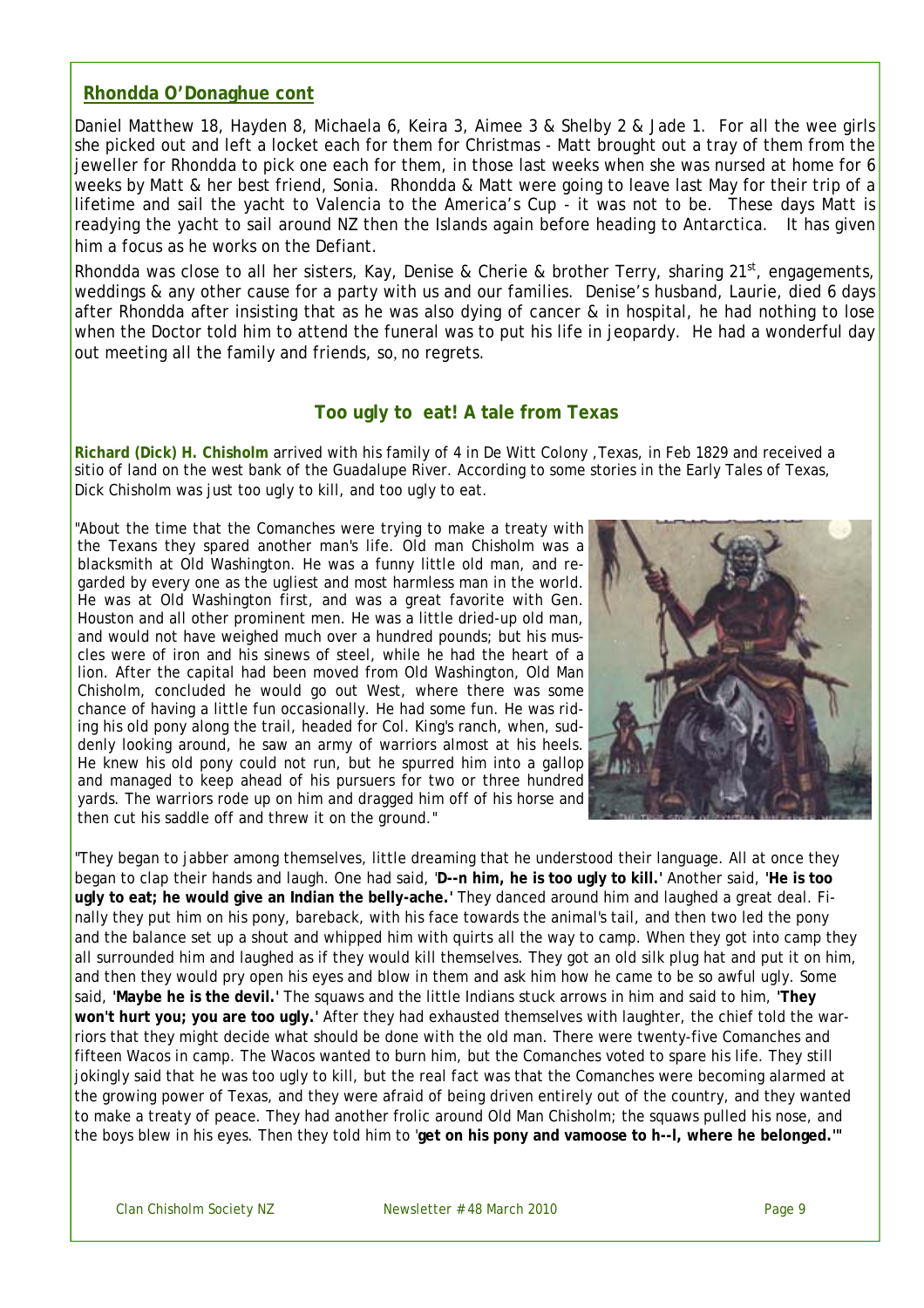# **Clan Chisholm DNA Project**

As of 1 March 2010, the project has 112 members. This includes several "guest" members, people who join the project because they have a common ancestor, as shown by Y-DNA. One of the key objectives of the project has been fulfilled. This is the identification of the old chief's line. Most helpful in this endeavour have been the samples, from Don in Australia, who possesses an unequivocal pedigree to the Knockfin family, thence to Chief Alexander XVII; Colin in Yorkshire, who has a good paper trail to Chief John XVI via Colin V of the Lietre family; and Ian in Vancouver who likewise has a link to Chief John XVI via *Clann ic Ruaridh* and Colin IV Lietre. The DNA identity of the Founder line of Clan Chisholm will be first publicly announced as an exclusive to the Clan Journal 2010.

The project has assisted in getting some sticking points in the database sorted out. This is where the genealogies accepted per McKenzie are not established in the database due to the lack of primary evidence. The Database has connected the Lietre families from Colin V, VI and VII to Colin IV Lietre. There is no OPR (Old Parish Register) or CW (Chisholm Writ) to connect Colin IV to Colin V or his other son Roderick. A mass of secondary evidence was presented to the Verification Committee, along with DNA evidence, to show that the descendants of Lietre matched the DNA from the Knockfin descendant. It is hoped to use similar procedures on a couple of other sticking points.

Several members have struck it lucky with DNA matches, helping to identify their family and lengthen their known pedigrees. Two examples can be easily recalled.

An Ohio family had knowledge of only a few generations back in time. DNA matching provided the vital clue and they linked up with a project member from the west, who could show them how their pedigree branched from his, and he could give them something quite important, an immigrant ancestor. In this case, quite a colourful ancestor, being one of the Glasgow immigrants who was press- ganged into service for the 84th Regiment of Royal Highland Emigrants, and was post Revolution settled in Nova Scotia, a far cry from the Hudson River where he was meant to settle in 1775.

A recent member from Australia could find ancestry also only a few generations back, with a vague notion of an immigrant from Aberdeen. The DNA project combined with the Forum to present this lucky Australian with a Chisholm pedigree longer than his arm, right back to AD1254.

For many Project members, it remains a waiting game to see when or if there is a match to another Chisholm, and with it, perhaps a clue to their Scottish place of origin. In this category are many examples of the Celtic core of Clan Chisholm. These groups make up the majority of the Highland Clan, but they are distinguished by being small groups of distinctly different genetic families. Amongst these Celtic groups comes the revelation from various experts that some of our number are descendants from the Royal House of Dalriada. We have a group who are descended from Erc, King of Dalriada prior to the Invasion. This group numbers 5, but within it there is a group of 3 who are from the same Chisholm family, and 2 other individuals where the common ancestor occurred in times long before the Chisholms entered the Highlands. Included in the Royal Dalriada group is the family of John Francis Chisholm (see page 7)

The Spanish group remains enigmatic, statistically the second largest genetic family in the Highland Clan, but without any other matches in Scotland, few in Britain as a whole, and many in Mediterranean places. The very close matches within the group, where there is only 3 single differences out of a total of 335 comparisons, indicates that it is a "relatively" recent addition to the Chisholm gene pool.

It's hard to keep DNA out of History and Genealogy; the three dimensions are inextricably linked. Some of the items "rediscovered" in Sydney, via Don's participation in the DNA project, continue to throw light on some old puzzles, and the innocent letter written by John Knockfin VI to his brother Archibald has provided a few gems. The bulk of the Sydney document is however a history of the Chisholms, which goes into Clan origins, and covers the principal family plus Knockfin, Borders, and Cromlix. This old document would seem to be a handwritten copy of James Logan's 1840 "History of the Chisholms".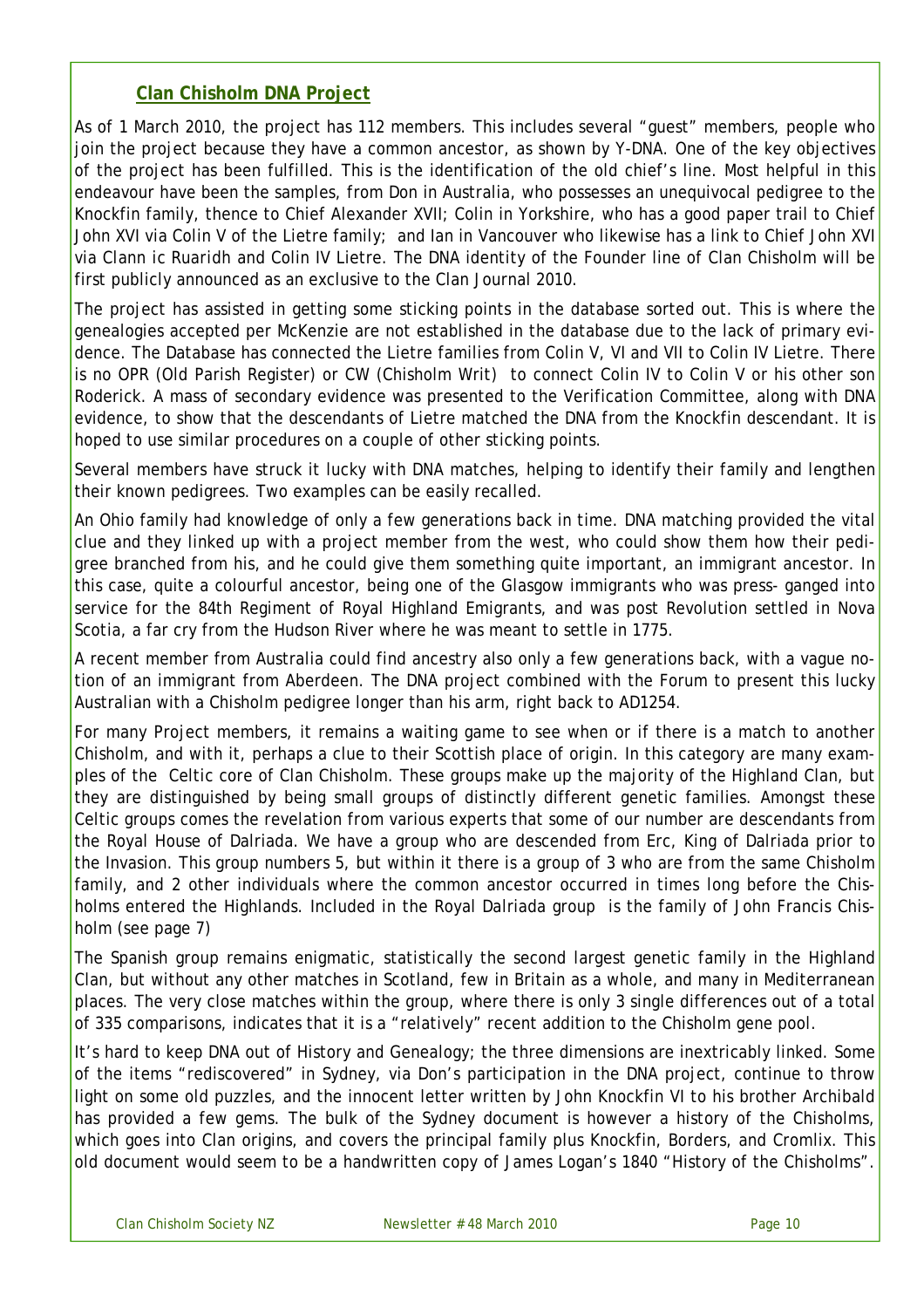# **Clan Chisholm DNA Project (cont)**

The Logan manuscript is held by the National Library in Edinburgh, and is now being examined by Chisholm Chronicles editor, Dr Margaret Collin.

The DNA project committee added a new member, John D. Chism, of South Carolina. John brings a charming southern perspective and has been very helpful in recruitment, and in research, both genealogical and historical. He naturally adopts a rebel stance to issues in 1776 and 1861, and a patriotic stance to certain events in 1812. John has done major research on the descendants of Adam Chisholme, another of *ye majesties rebels*, deported to Virginia in 1716, and because of the entanglements of southern genealogies, he adds several other families to his area of interest, in the hope that things one day may be sorted out. These others include: The descendants of Richard Cheesome, allegedly in Virginia in 1642; The James Chism of Virginia group; The two Chisholm families of Charleston (Alexander the elder, and the younger); Recently he has gathered a lot of original data to help sort out John Chisum (of Watauga and Franklin, not Cow John from Texas) from John D. Chisholm, from the early days of Eastern Tennessee, and also to try and throw a bit more light on the real origin of John D. Chisholm, whose grandson Jesse is possibly the most famous of all Chisholms.

#### **Clan Chisholm Artifacts**

These are items that have been bought or made by a Chisholm in the way of furniture, grand father clocks and such like, many are personal to a family.

The value of these items is of no interest to the Aritfacts registry, but their whereabouts is, so by registering these items family members in future years will be able to trace them.

We are aware that bagpipes would also qualify as they may have been played by several generations of one family.

To date there have been some extraordinary items registered, like the box from the boat Clan Chisholm and the mantle piece from Erchless castle. The only items not accepted are personal papers, certificates, photos and family histories.

Should you have an item worth registering please contact Fay Chisholm at mj.fd.chisholm@xtra.co.nz

# **CLAN CHISHOLM SOCIETY NEW ZEALAND:**

The sub is \$15-00 for ordinary members. A cheque for this amount may be sent to The Treasurer, Clan Chisholm, 17 Phoenix Avenue, Palmerston North 4401. You can also pay online via our Bank account:

Clan Chisholm Society (New Zealand) Incorporated. Account number 06-0701-0134415-000 .

Come on folks, it's such a little amount to pay, and for your sub you get the International Journal, at least three NZ newsletters, access to various web based resources, including web based newsletters from our sister clan societies in Canada and USA, plus the opportunity to join in and contribute.

Anybody fancy their writing and editing skills, here is the ideal place to learn, apply for the position of Assistant newsletter editor, and work your way into the job. An ideal way to upskill and enhance your CV. Contact the editor now!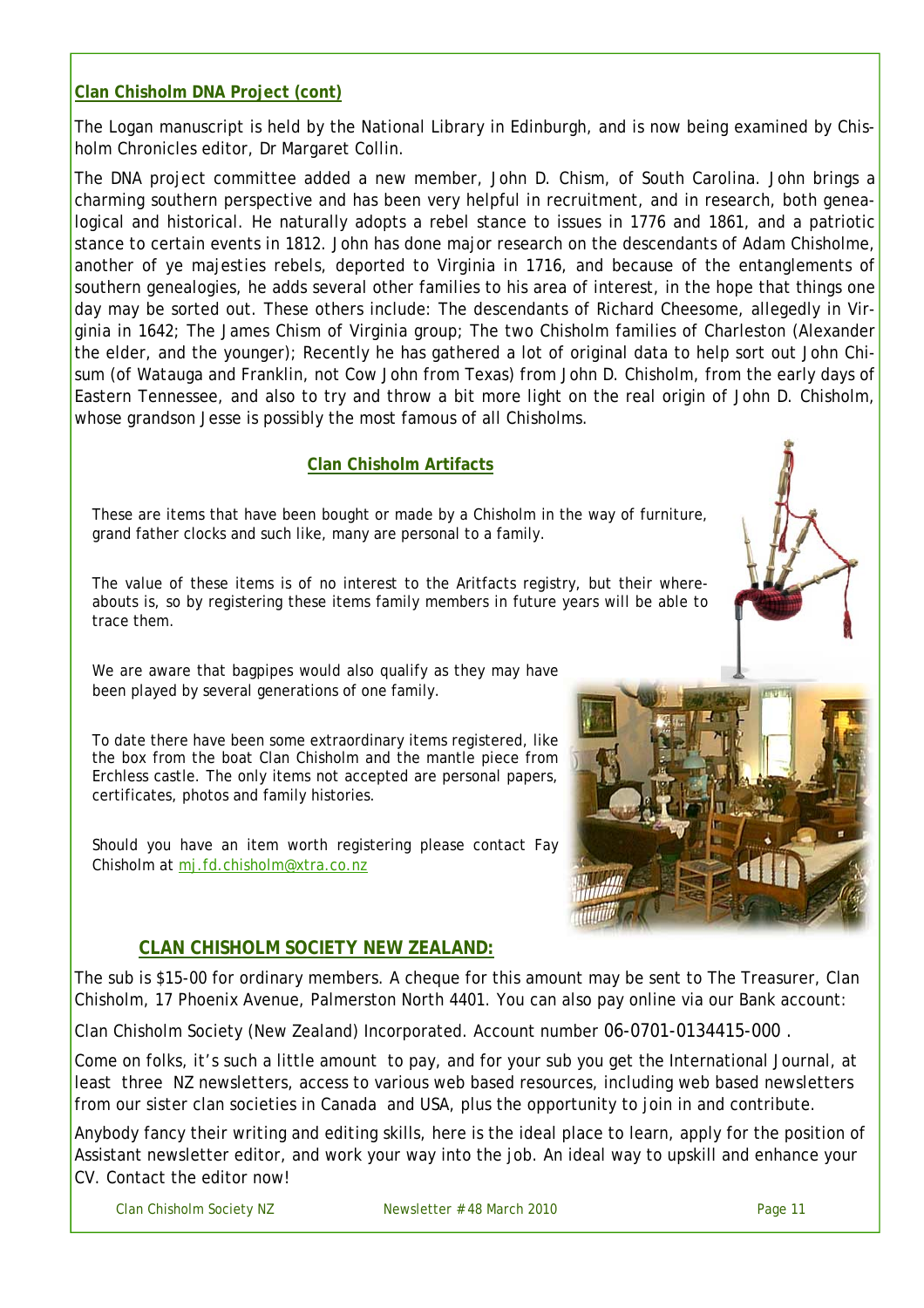#### **Internet Based Resources**

**Clan Chisholm Society Website:** Your first port of call to keep in touch.www.clanchisholmsociety.org

**Chisholm Genealogical Database:** Online Chisholm Family Trees, continually being added to as verification and authentication take place. Database Administrator: Bob Chisholm of Sussex .www.clansman.info/index.php. Ask your CCS Secretary (Barry) for access password.

**Chisholm Genealogies International Forum:**

The CGI is an "open forum," which means it is open to all members of the general public. The reason it is open, and not limited to members of the CCS, is that we want to encourage Chisholms who are non-members to participate and share their family tree histories, too. This information is just too important to miss by excluding them. And hopefully, they will want to join the CCS and continue to support our goals and objectives. To access the forum, go here: www.clansman.info/cgibin/ yabb2/YaBB.pl - OR you can access it via the Clan Chisholm website. You will have to register, but it is not difficult. Administrator: Alistair Chisholm of Hampshire.

**Clan Chisholm DNA project:** 

http://www.familytreedna.com/public/Chisholm/default.aspx

 **And now at Facebook.com.** Members please let your children/grandchildren know. There are at least three groups on Facebook.

**Feros Ferio: Chisholms of the World Unite** (166 members) *Common Interest Group*-*For all Chisholm's...doesn't matter your DNA strain nor the country you live in or if you're related through marriage! Lets build the largest Genealogy group on the net! Post your family lineage and let's discover the past, together*!

**Chisholms Unite** (92 members) *Just for fun, -Fan Clubs.*

**Chisholms Group** : (13 members) *Just for fun, totally random.*

# **What's going on in the Clan Chisholm Forum:**

Many topics have been under debate and discussion over the past few months. One topic which has received a lot of attention is the origin of the Teawig Chisholms. This is a Chisholm family who were very prominent in the late 1600's and the 1700's. They are given the label "Teawig" as this is the name of the farm they occupied just outside Beauly, on part of the Lovatt Estate. If there were financial deals to be done, the Teawigs were often involved, and they socialized with the leading families of the area. Glenn Chisholm from Chicago put forward an interesting proposition that this family descends from the youngest son of Chief John XVI, and there has been debate and research around that point. It's always difficult trying to dig up evidence from the early 1600's, and so Glenn's hypothesis at the moment remains neither proved, nor disproved. One unrelated, but inter-



esting, side story cropped up during research into the inhabitants of Strathglass during the mid 17th century; this is the story of the "*Witches of Strathglass*". After Chief Alexander XVII died in the early 1660's, his oldest son Alexander became Chief Alexander the XIX. (For the missing 18th chief, see footnote 1). In the early days of his reign, decided to flex some muscle. There lived in Strathglass at that time, kindly tenants from Clan Mclean, apparently they had been on the land for hundreds of years. Perhaps Young Chisholm, *An Siosal Og,* our 19th chief, coveted the lands upon which they dwelt, but could not find a legal reason to expel them. He gathered his brother and cousins, forming a formidable gang of five, and resorted to a most underhand method of achieving his goal. Pick up the story first from the Electric Scotland Website:

*A group of poor people, tenants in the parish of Kilmorack and Kiltarlity, in Inverness-shire—namely, Hector McLean; Jonet McLean, his spouse;*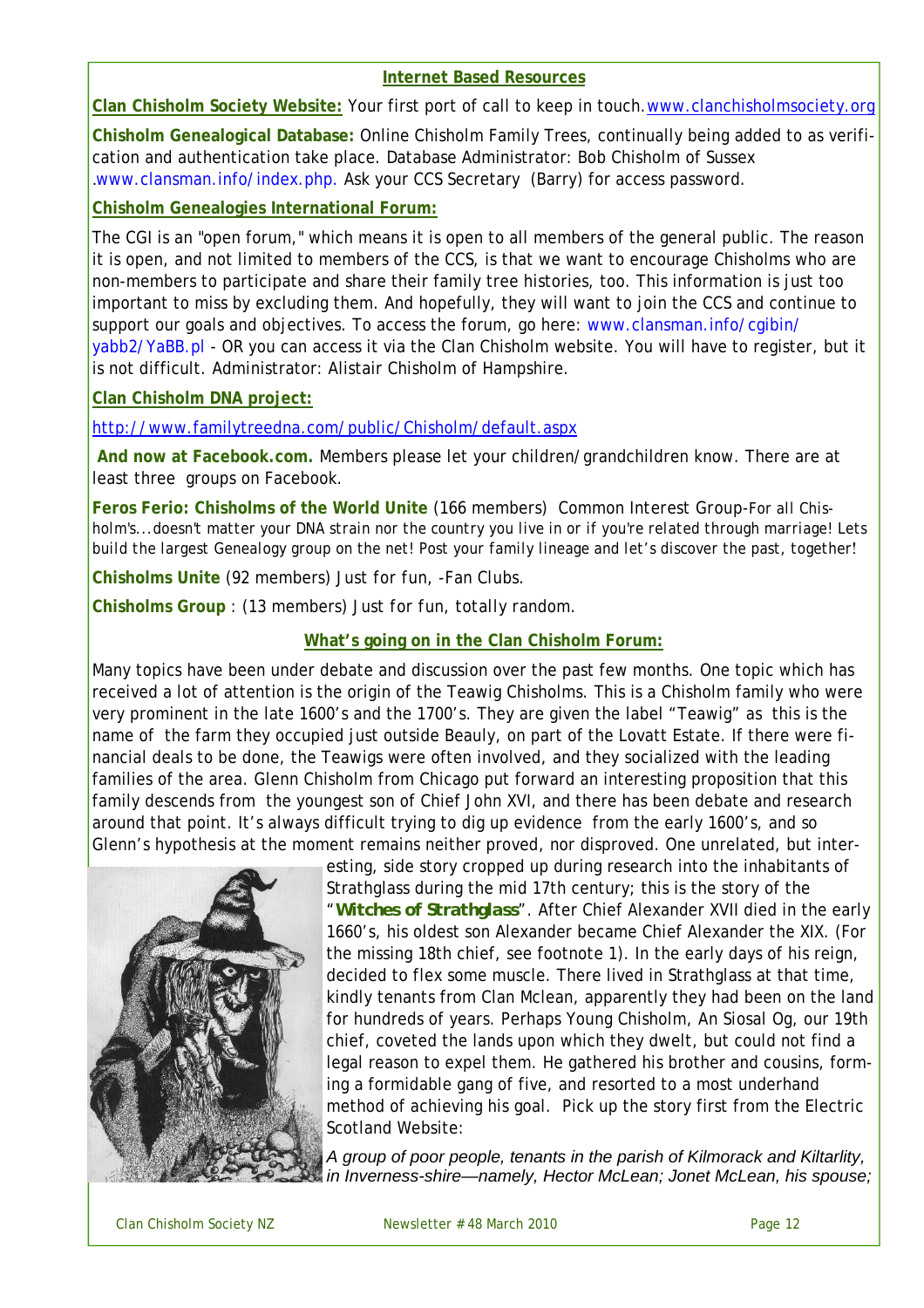*Margaret McLean, sister of Jonet; and ten or twelve other women of indescribable Highland names—had been apprehended and imprisoned for the alleged crime of witchcraft, at the instance of Alexander Chisholm, of Comer; Colin Chisholm, his brother; John Valentine, and Thomas Chisholm, cousins of Alexander. The women had been put into restraint in Alexander Chisholm's house, while Hector McLean was confined in the Tolbooth of Inverness. Donald, a brother of John McLean, was searched for as being also a wizard, but he kept out of the way. The Chisholms then set to torturing the women, 'by waking them, hanging them up by the thumbs, burning the soles of their feet in the fire,' drawing some of them 'at horses' tails, and binding of them with widdies [withes] about the neck and feet.' Under this treatment, one became distracted, another died; the rest confessed whatever was demanded of them. Upon the strength of confessions extorted by 'tortures more bitter than death itself'—such is the language of the sufferers—the Chisholms had ob-*

*tained a commission for trying the accused.*  Young Chisholm wanted to at least do everything "legally", and what he did do was apparently following due process. For in those days, one could not commit a witch to trial and burning, unless they had first confessed. The appropriate method of obtaining the confession, was to obtain the services of a suitably qualified witch pricker. By inserting a large brass pin into various parts of the suspect's body, the skilled witch pricker could inevitably find a place where the accused apparently felt no pain. This may have been more often than not, located after the accused had passed into unconsciousness or delirium. Regardless of this, if they didn't scream when pricked in such a place, it was an undeniable sign that this was the location of the witches mark. When, if, consciousness was regained, the inevitable resumption of the pricking process must have prompted many a confession. Young Chisholm obtained the services of the best witchpricker in the North, Mr Patterson (see footnote 2). This practice derived from the belief that all witches and sorcerers bore a witch's mark that would not feel pain or bleed when pricked.



Prime positions for witch pricking

Young Chisholm succeeded in sending the McLeans to trial in Edinburgh. However, he had not reckoned with the bonds of clanship, and the Mclean chief, in distant Mull, took it upon himself to protect his clansfolk. It was totally irrelevant that this family had left the Mclean lands centuries ago, they were still McLeans, and he got the Edinburgh court to dismiss the charges, and more or less made a fool of the young Chisholm.

From the Transactions of the Gaelic Society.

*We gather, however, from the Rev. James Fraser, whom I have already quoted, that several of the witches pricked by Paterson at Kirkhill " died in prison, being never brought to confession "; the*  rest for the Commission for their trial was not renewed escaped that fearful death to which at one time *they seemed to be doomed. This deliverance they undoubtedly owed to the patriarchal and practical interest taken in them by Sir Allan of Duart, to whom, as their Chief, they still looked for protection, notwithstanding that they and their forefathers had been removed from his country for at least " two or three hundred years," and that a journey from Strathglass to Mull in those times was a more serious undertaking than a voyage across the Atlantic in our day. In the annals of our country there is perhaps no case which illustrates better than the one now under consideration the strength of that cord of care and confidence which in the olden times bound together the Chief and the Clan, and which the more conservative of our Highland Chiefs still strive to preserve ; nor do I know of any incident that more vividly reflects the best features of the old clan system. In this present age of boasted " progress," and cold, calculating, and distant dealing between the high and the low, it affords the student of the past no small pleasure to stumble upon such kindly deeds as the exertions of Sir Allan Maclean, the Knight of Duart, to shield from injustice his " kinsfolk and friends," Jonet Nighean Iain Chaoil, and Bakie Nighean Iain Duibh Mhic Fhionnlaidh, the poor witches of Strathglass.* 

So it looks like it ended up a 1-1 draw. Young Chisholm and the Gang of Five may have been defeated in the Edinburgh Courthouse, but after this episode, these Mcleans most likely moved promptly out of Strathglass.